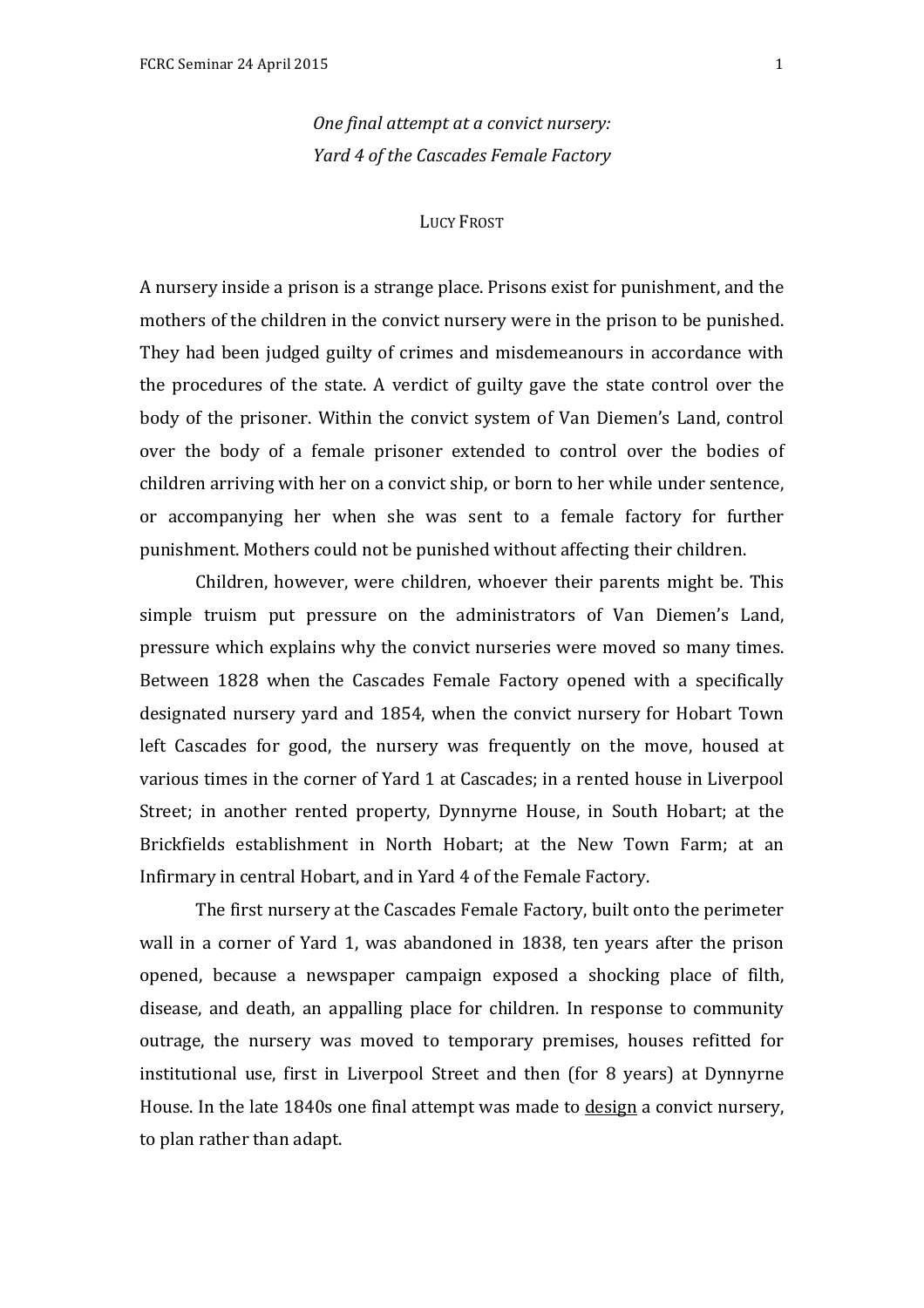In November 1847 Lt Governor Denison sent plans for a new nursery to Earl Grey in London. "At present", wrote Denison, "the Female Convicts about to become the mothers of illegitimate children are placed in a building called the Dynnyrne Nursery, about a mile and a half from Hobart Town. This building is rented by the Government, and although it is the best adapted for the purpose of any that could be obtained, it is in every respect deficient in the accommodation requisite to carry on a well ordered Establishment."1 Denison did not elaborate on the "many and serious evils" attributed to "the present defective Establishment" but asserted that "no other remedy can be provided but by erecting a new building". The building he proposed would accommodate 60 women; he doesn't say how many children. The cost was estimated at £4610.2

However misguided the project of building a nursery within a prison, this particular version was further hamstrung from the beginning by the ultimately dominant paradigm we recognise from our value system today: economics. No, came the reply from London in a response dated 30 June 1848. Too expensive. Rather than a costly new building to house convict mothers and their illegitimate children, the focus should be on reducing the need:

It is to be hoped that the more efficient control which it is intended to aim at establishing over the females will render so large an Institution, for the particular object in question, less necessary, and, at any rate, I wish you to consider of some less costly plan for meeting the want you describe.<sup>3</sup>

Stymied in his effort to get funds approved by the imperial government, Denison turned to a local solution. He asked George Hamilton, the commanding officer of the Royal Engineers stationed in Hobart Town, to tackle the problem. Hamilton complied. He had a solution for cutting the cost right down: "I now recommend that a new nursery should be built at the Cascade Factory on a plan which will admit of the boundary wall of the new separate apartments forming one side of the Nursery." Use the perimeter wall as an internal wall, and build the accommodation all along the side. Much cheaper than a free-standing building. Even better, more nursing mothers can be fitted in, 88 women instead of 60. Add 150 children (a nursing mother might be assigned one or two weaned children as well), and the total accommodation available soars to 238. We can even build "Matron & Submatrons Quarters two small rooms and a kitchen for each".<sup>4</sup> And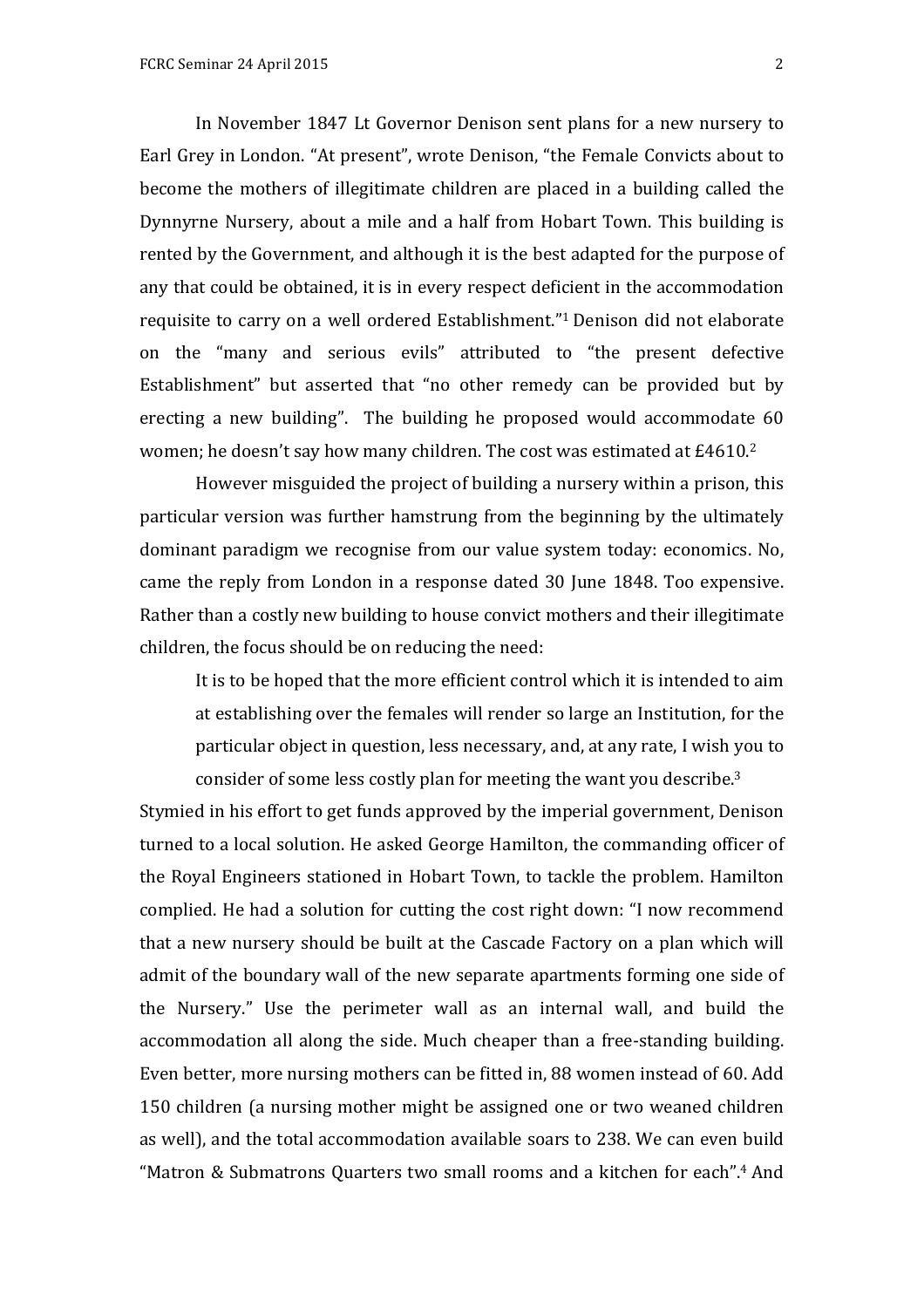all for £1865-12-5, *much* reduced from the earlier design. Lt Gov Denison was pleased. "I think", he wrote on 10 May 1849, "the arrangement proposed will be cheap and effective". $5$ 

There was some disagreement among the officers advising the Lt Governor about whether the plans should be re-submitted to London before proceeding, but the Colonial Secretary was of the opinion that the proposal met Earl Grey's instructions to consider "some less costly plan".<sup>6</sup> In September 1849 Denison signed off on the project and in December he wrote to Earl Grey to "report that I have sanctioned the erection of a nursery" at a cost "little more than one-third of that to which Her Majesty's Government had objected".<sup>7</sup>

In July the following year, the buildings were completed in time to receive convict mothers and their unweaned children disembarking from the *Baretto Junior.* On the ship's voyage out, two children died of the 22 embarked. The *Baretto Junior* arrived from England on 25 July 1850; by Christmas that year, another seven of the *Baretto* children had died in the new nursery, including the only child born on the voyage, and named for the ship, Baretta Sullivan.

The new accommodation was described as "an excellent building" in a report dated 1 January 1852, submitted by J. M. May who had replaced John Hutchinson as the Female Factory's superintendent in mid 1851. May wrote glowingly that the building "is furnished with every convenience suitable for such an institution".<sup>8</sup> Murray Burgess, who served as clerk in the Convict Medical Department for more than a decade, would later paint a starkly different picture in his evidence to a Parliamentary Select Committee. The location of the nursery, he said, "was not healthy, it was extremely damp; in winter time the walls would be saturated with moisture".<sup>9</sup> Hardly a surprise, given that one wall of each room was the perimeter wall for Yard 3.

The walls were wet and the rooms were cold, as Dr Edward Swarbreck Hall discovered in June 1854 when he looked after the Cascades Female Factory while its regular doctor was on sick leave. He told the Select Committee that he "found the children in a most pitiable state; a great portion of them requiring daily medical treatment, and the mortality frightful. For the two years ending 30th June, 1854, 227 children died."<sup>10</sup> Hall made it a practice to examine each child daily, and "scarcely ever felt a child's feet otherwise than stone cold".<sup>11</sup>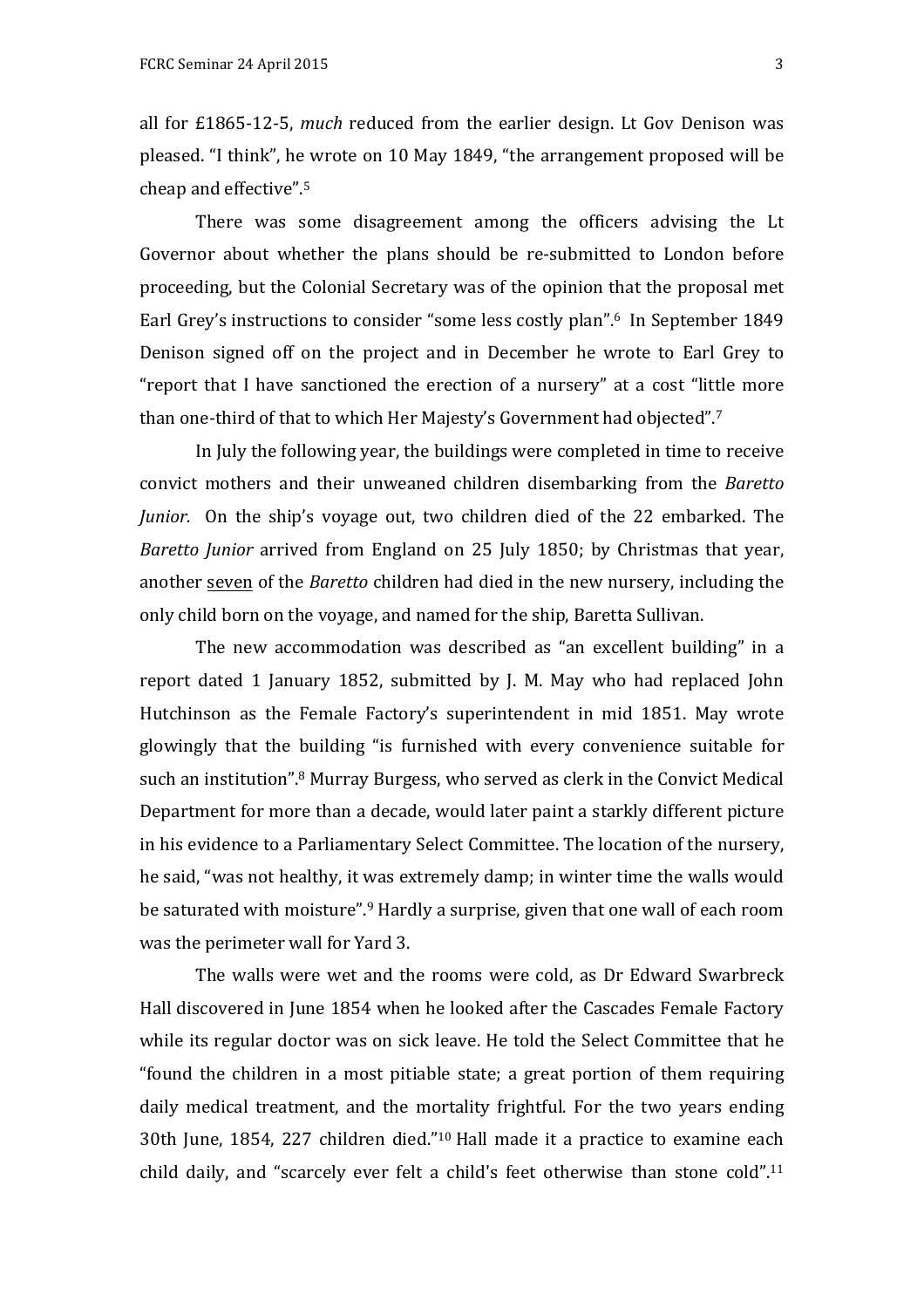They didn't have enough clothing, and the clean clothes they were given were often damp—indeed wet. "The matron", said Dr Hall, "complained that the washed clothes sent from the Cascades for the use of the women and children were sent so wet as to be dangerous to use."<sup>12</sup> What else could one expect? Just imagine the difficulty of washing and drying nappies for 150 infants in the middle of winter at the Cascades Female Factory! We all know how difficult it is to get clothes dry when we hang them outside during a Hobart winter.

And not surprisingly, when mothers and babies were crowded together in cold damp rooms, illness spread. But were they "crowded"? Superintendent May was indignant at the very suggestion. "The dormitories...were erected and altered upon plans approved of by the Medical Department. There are but  $20$ berths in each dormitory, each berth measuring nearly 3 feet in breadth." $13$ Imagine one of these rooms for a moment. Each of the four dormitory rooms is a little more than  $7$  metres long and  $6$  metres wide.<sup>14</sup> Along two walls the bunk beds are built, 10 beds against each wall, 5 above and 5 below.<sup>15</sup> At one end of the narrower wall a door opens onto a staircase, and at the other is a much vaunted (but probably almost useless) fireplace. The bed, less than a metre wide, was, as far as I can tell, the only space the convict woman had for living and sleeping—though there wouldn't have been a great deal of sleeping in a room with 40 bodies, 20 women & 20 children.

Small wonder, then, that Yard 4 did not solve the problem of keeping children healthy in a convict nursery, and that the nursery did not settle into one place, as the planners had hoped. Even after Yard 4 opened, "children", an officer told the Select Committee, "were removed from one establishment to another in consequence of sickness".<sup>16</sup> In March  $1852$  they were sent to the New Town Farm; two months later "in consequences of wet weather setting in", they returned to Cascades. In September that same year they were sent to the Brickfields where they remained throughout 1853. In April 1854 they went back to Cascades, and were there in June when Dr Hall kicked up such a fuss that by the end of June the unweaned infants were transferred to the Infirmary in Liverpool-street, and the weaned children (all under the aged of 2) were sent to the Orphan Schools.<sup>17</sup> In the 47 months between the opening of Yard 4 in late July 1850 and the removal of the children in late June 1854, the convict nursery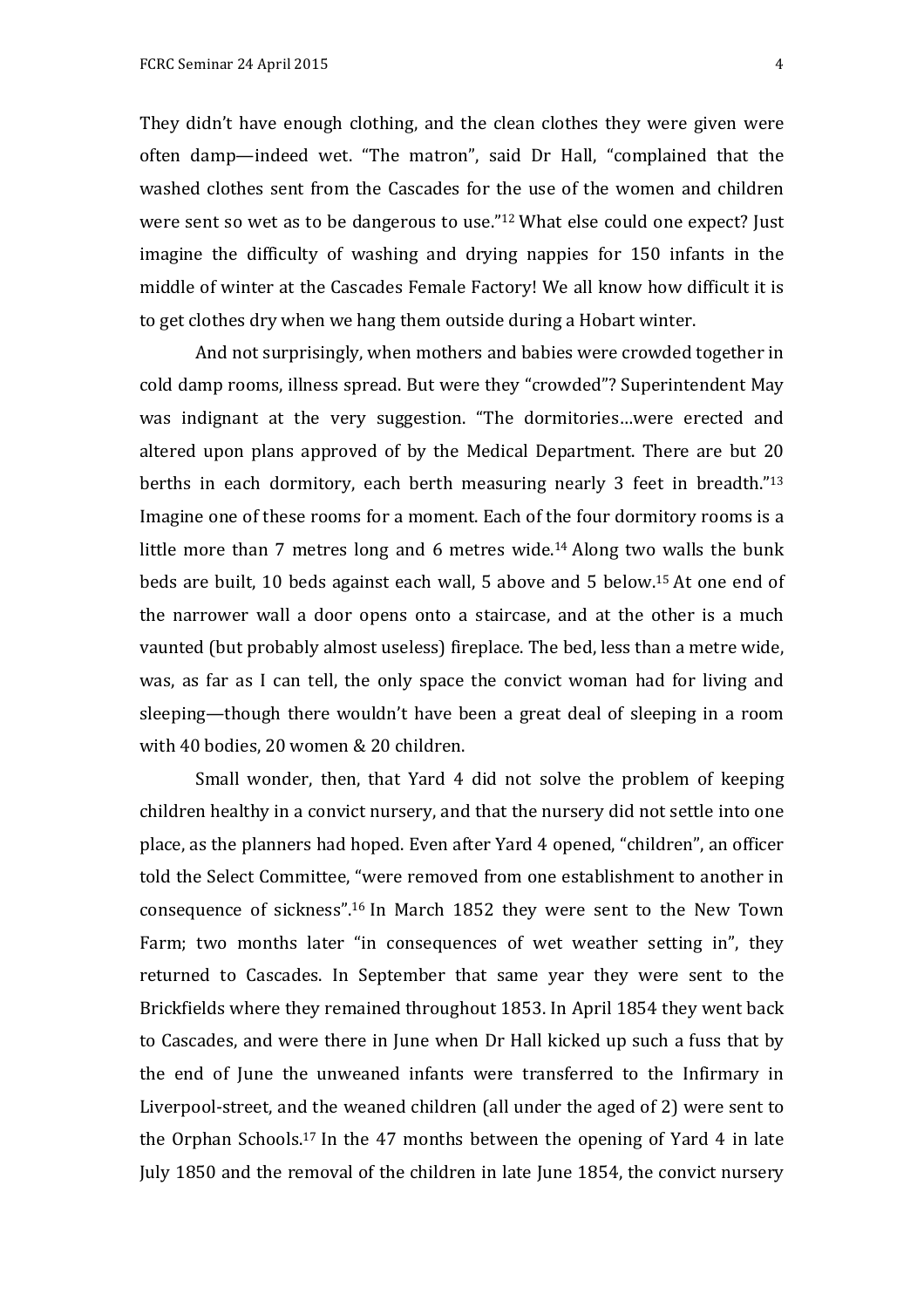had actually been resident at Cascades for 26 months, little more than half the time since it opened in late July 1850, proving once again that a prison is no place for children.

But that larger lesson was not learned, and in the years after transportation stopped and the buildings of the Cascades Female Factory were handed over to Colonial control, small children often spent time there when their mothers were sentenced to imprisonment. They might also be put into the Cascades if they were found on the streets, or sent there if returned from apprenticeships by disgruntled masters. In one year alone, 1867, 371 children passed through Cascades.<sup>18</sup> The lesson that children do not belong in prison seems so obvious, and yet apparently so difficult to learn. If the lesson had been learned during the Convict period, we in the twenty-first century would not hold the children of criminalised asylum seekers in detention centres.

<sup>3</sup> Earl Grey to Denison, 30 June 1848, Correspondence of the Comptroller-

\$\$\$\$\$\$\$\$\$\$\$\$\$\$\$\$\$\$\$\$\$\$\$\$\$\$\$\$\$\$\$\$\$\$\$\$\$\$\$\$\$\$\$\$\$\$\$\$\$\$\$\$\$\$\$

<sup>&</sup>lt;sup>1</sup> Denison to Earl Grey 7 Nov 1847, Correspondence of the Comptroller-General of Convicts held in the Mitchell Library, MM62/15/5083.

<sup>&</sup>lt;sup>2</sup> Denison to Earl Grey 7 Nov 1847, Correspondence of the Comptroller-General of Convicts held in the Mitchell Library, MM62/15/5083.

General of Convicts held in the Mitchell Library, MM62/15/5083.

<sup>&</sup>lt;sup>4</sup> G Hamilton to Denison, Correspondence of the Comptroller-General of Convicts held in the Mitchell Library,  $MM62/15/5083$ .

<sup>&</sup>lt;sup>5</sup> Notation from Denison, 10 May 1849, Correspondence of the Comptroller-General of Convicts held in the Mitchell Library, MM62/15/5083.

 $6$  Memo from J E Bicheno, Colonial Secretary, 12 Sept 1849, Correspondence of the Comptroller-General of Convicts held in the Mitchell Library, MM62/15/5083.

<sup>&</sup>lt;sup>7</sup> Denison to Earl Grey, 15 Dec 1849, *Further Papers Relative to Convict Discipline and Transportation, Irish University Press (Shannon, Ireland, 1969), p. 403.* 8 *Crime and Punishment: Transportation,* vol 12 *British Parliamentary Papers,* Irish University Press (Shannon, Ireland, 1969), p. 63.

<sup>&</sup>lt;sup>9</sup> Mercury 14 Jan 1856, p. 2.

<sup>&</sup>lt;sup>10</sup> *The Courier* 7 Sept 1855, p 3.

<sup>&</sup>lt;sup>11</sup> *The Courier* 7 Sept 1855, p 3.